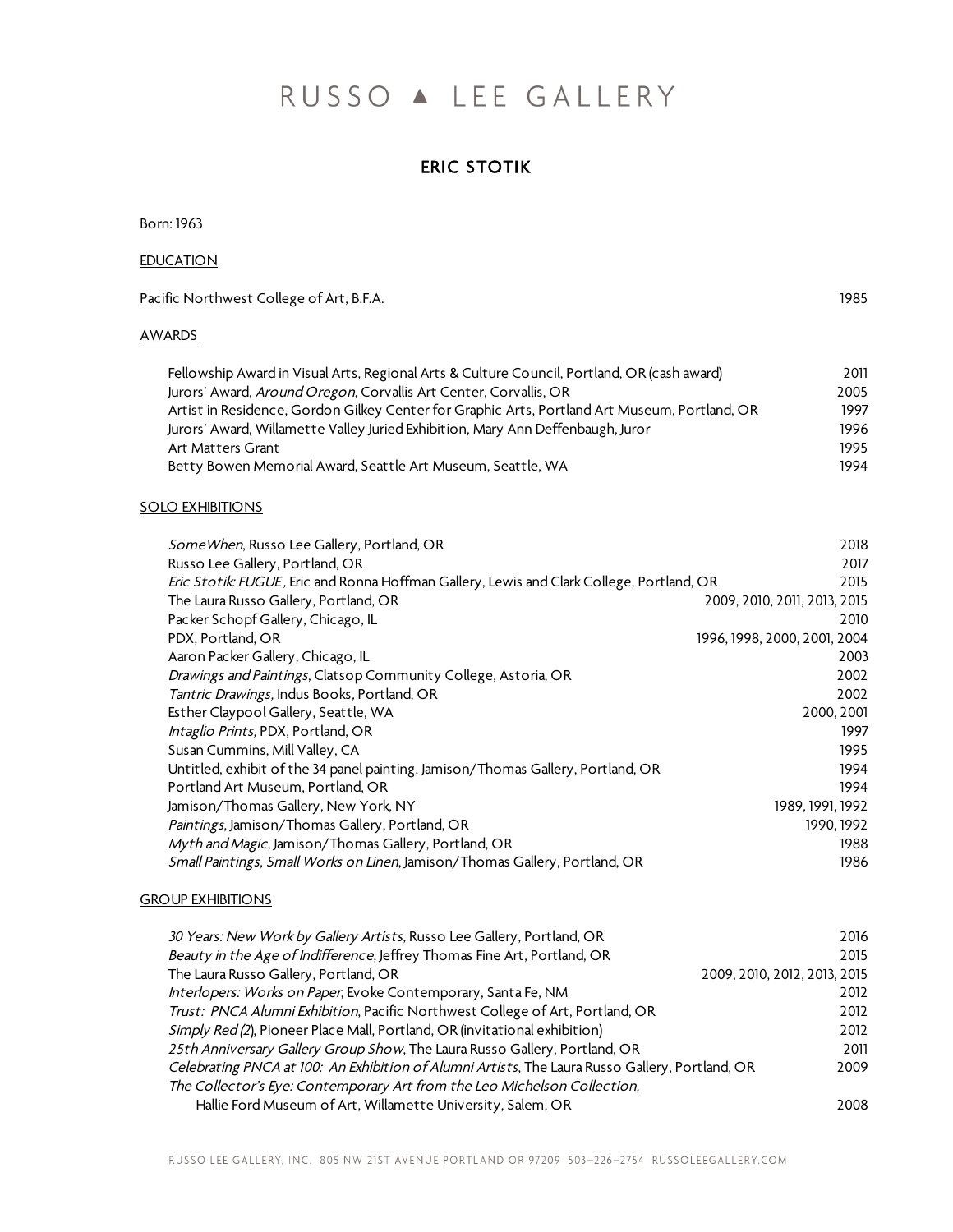| Choice Cuts: Works from Private Collections, Mark Woolley Gallery, Portland, OR                                                     | 2008 |
|-------------------------------------------------------------------------------------------------------------------------------------|------|
| Northwest Coast Invasion: Geographic Proximity / Obsessive Coincidence,                                                             |      |
| Packer Schopf Gallery, Chicago, IL                                                                                                  | 2007 |
| Charles Seluzicki: 30 Years as a Fine Press Printer, Collins Gallery,                                                               |      |
| Multnomah County Library, Portland, OR                                                                                              | 2006 |
| Contemporary Kiln-Glass: A Survey of Works from the Bullseye Connection, 1980 to the Present,                                       |      |
| Houston Center for Contemporary Craft, Houston, TX                                                                                  | 2006 |
| 3rd Around Oregon Annual, Artcentric Artshop, Corvallis, OR                                                                         | 2005 |
| War Drawings, Visual Arts Center, Mt. Hood Community College, Gresham, OR                                                           | 2005 |
| Around Oregon, Corvallis Art Center, Corvallis, OR                                                                                  | 2005 |
| The Third Mind, Collaborations by Eric Stotik and Tom Cramer, Aalto Lounge, Portland, OR                                            | 2004 |
| Art at War, Aldo Castillo Gallery, Chicago, IL                                                                                      | 2004 |
| Water World, South Bend Regional Museum of Art, South Bend, IN                                                                      | 2004 |
| Found in Translation, Bullseye Connection Gallery, Portland, OR                                                                     | 2004 |
| Gender in Conflict, 24th Annual Gender Symposium, Lewis and Clark College, Portland, OR,                                            |      |
| curated by Barbara Bartholomew                                                                                                      | 2004 |
| Bibliocosmos, Douglas F. Cooley Memorial Art Gallery, Reed College, Portland, OR,                                                   |      |
| curated by Stephanie Snyder                                                                                                         | 2003 |
| Core Sample: Reallegories, Belmont Factory, Portland, OR                                                                            | 2003 |
| PNCA, Portland, OR, curated by Nan Curtis                                                                                           | 2002 |
| Multum in Parvo: Monarch Sculpture Park, Tenino, WA                                                                                 | 2002 |
| Politicrux, Disjecta, Portland, OR                                                                                                  | 2001 |
| Carved Paintings: Collaborative Works by Eric Stotik and Tom Cramer: Indus Books, Portland, OR                                      | 2001 |
| Salon de Refuse: An Exhibition of Works Rejected by the Oregon Biennial,                                                            | 2001 |
| Groundswell Gallery, Alberta Street, Portland, OR, curated by Jenny Rideout and Mariana Tres<br>Group Show, Lyons Wier, Chicago, IL | 2000 |
| Physical Manifestations, PDX, Portland, OR                                                                                          | 2000 |
| Figuration, Jill George Gallery, London, England                                                                                    | 2000 |
| Northwest Print Invitational, Davidson Gallery, Seattle, WA                                                                         | 2000 |
| Century of Northwest Printmaking, Lucia Douglas Gallery, Bellingham, WA                                                             | 1999 |
| Within/Without, Archer Gallery, Clark College, Vancouver, WA                                                                        | 1999 |
| Lyons Wier Gallery, Chicago, IL                                                                                                     | 1999 |
| Summer Group Show, PDX, Portland, OR                                                                                                | 1998 |
| Here and Now, Tidbit Gallery, curated by Randy Gragg                                                                                | 1998 |
| Betty Bowen Award, 20th Anniversary Exhibition, Washington State Convention Center, Seattle, WA                                     | 1998 |
| Texas National 98 Exhibition, SFA Gallery, Nacogdoches TX                                                                           | 1998 |
| In the Spirit: Contemporary Art and Religious Tradition, Legion Arts, Cedar Rapids, IA                                              | 1997 |
| Introductions, New Work, Linda Hodges Gallery, Seattle, WA                                                                          | 1997 |
| The Tool Show, Portland Institute for Contemporary Art, Portland, OR                                                                | 1996 |
| Invitational Drawing Show, Western Oregon State College, Monmouth, OR                                                               | 1996 |
| Mythic Narrative, Palo Alto Cultural, Palo Alto, CA                                                                                 | 1996 |
| Willamette Valley Juried Exhibition, Corvallis Art Center, Corvallis, OR                                                            | 1996 |
| Fire and Ash, PDX, Portland, OR                                                                                                     | 1996 |
| Spirit & Ritual, Lizardi/Harp Gallery, Los Angeles, Ca                                                                              | 1996 |
| On a Small Scale, Susan Cummins Gallery, Mill Valley, CA                                                                            | 1992 |
| Sign of the Cross, Jamison/Thomas Gallery, Portland, OR                                                                             | 1992 |
| Dreams and Shields: Spiritual Dimensions in Contemporary Art, Salt Lake Art Center,                                                 |      |
| Salt Lake City, UT, curated by Frank McEntire                                                                                       | 1992 |
| Expressive Visions and Exquisite Images, Richard Brown Baker Collection, Meadow Brook Gallery,                                      |      |
| Oakland University, Oakland, MI                                                                                                     | 1991 |
| Compulsion, Jamison/Thomas Gallery, New York, NY                                                                                    | 1991 |
| Faces, Figures, Gestures and Sign, Oregon Art Institute, Portland, OR                                                               | 1990 |
| Art of the Contemporary Triptych, Jamison/Thomas Gallery, Portland, OR                                                              | 1990 |
| Sum of the Parts, Jamison/Thomas Gallery, New York, NY                                                                              | 1990 |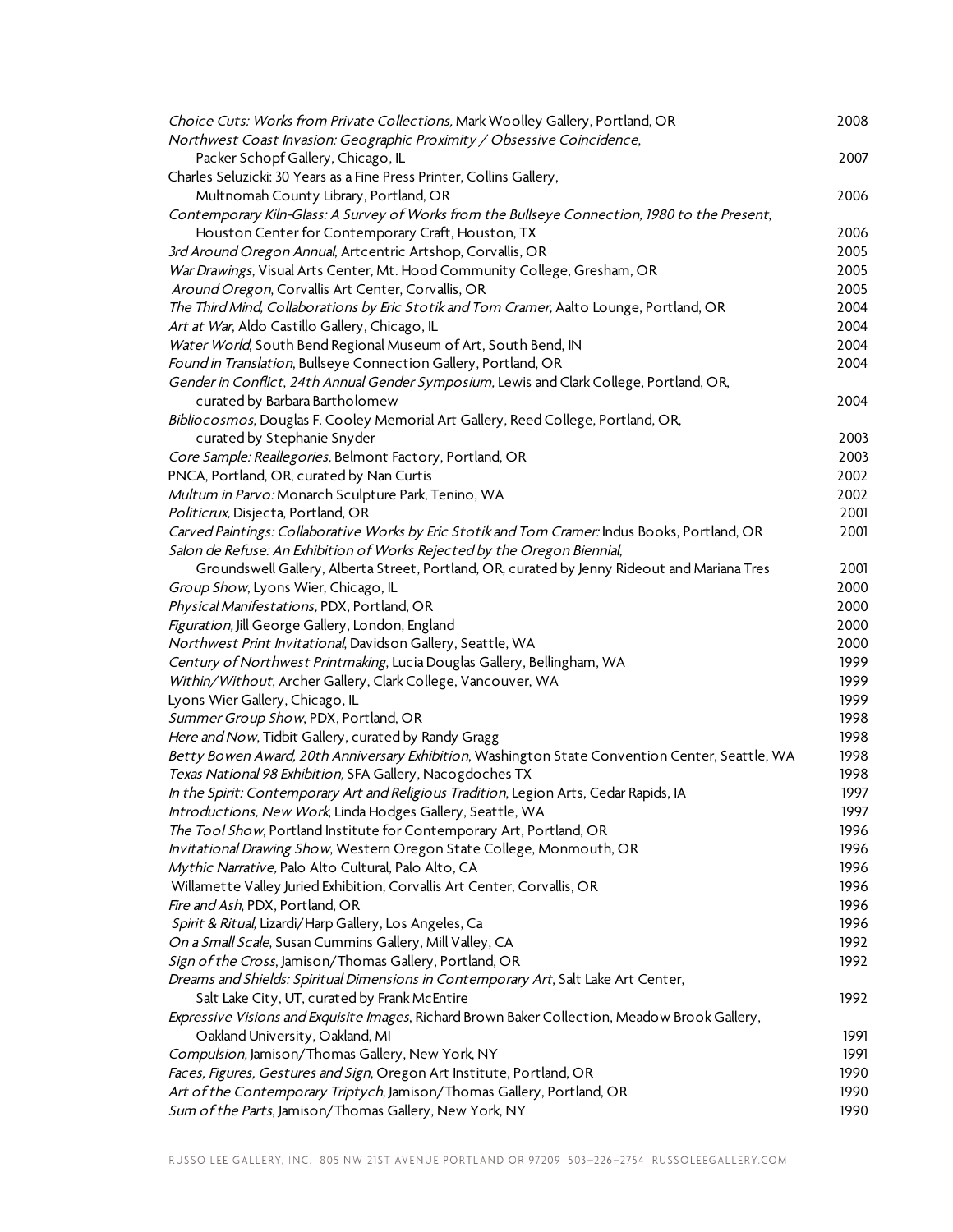| Kansas Fourteenth National Small Painting, Drawing and Print Exhibition,             |      |
|--------------------------------------------------------------------------------------|------|
| Fort Hays State University, Hays, KS                                                 | 1989 |
| Small Works, Jamison/Thomas Gallery, Portland, OR                                    | 1989 |
| Facts of the Imagination, Washington State University, Pullman, WA                   | 1988 |
| Oregon Biennial Exhibition, Oregon Art Institute, Portland, OR                       | 1987 |
| The Figure, Jamison/Thomas Gallery, Portland, OR                                     | 1987 |
| Body Hell, Jamison/Thomas Gallery, Portland, OR                                      | 1987 |
| Oregon, Washington, Juried Exhibition of Art, Maryhill Museum of Art, Goldendale, WA | 1987 |
| Hot Summer, Black Magic, Jamison/Thomas Gallery, Portland, OR                        | 1985 |
|                                                                                      |      |

#### SELECTED COLLECTIONS

City of Portland, Portland, OR Hallie Ford Museum, Salem, OR Reed College, Portland, OR New York Public Library Giorgio Bianchi/Renzo Piano Workshop Paris-Genoa Daimler Benz, Berlin, Germany Portland Art Museum, Portland, OR Portland Community College, Rock Creek Campus, Portland, OR University of Oregon, Eugene, OR Nora Eccles Harrison Museum of Art, Utah State University, Logan, UT Yale University Gallery, New Haven, CT University of Washington Henry Art Gallery, Seattle, WA Monarch Sculpture Park, Tenino, WA

#### COMMISSIONS AND PROJECTS

#### Books, Publications, Video Productions

"Eric Stotik," Oyez Review, Roosevelt University, Chicago, Illinois, Vol 42, Spring 2015, cover, pp. 44-52 Sustainable Forestry Initiative, public service announcement, for Chel White Films, Inc., 2002 Willamette Week Restaurant Guide, cover art, 2001 Salon de Refuse, exhibition catalogue, 2001 Ashbery, John, and Eric Stotik. The Kaiser's Children; Charles Seluzicki Fine Books, Portland, OR, 1997 "Excerpts," from Dreams of Adulthood, illustrated by Stotik, fine press ltd. edition of 50, signed by author and artist, 1997 Seluzicki, Charles, and Erik Stotik. The Emperor, The Beaverdam Press, Portland, OR, released 2008 Limited edition of 101, illustrated and hand lettered by Stotik, signed by author and artist, 1997 "The Mower: Fear / Angst Issue," Memoria Pulp, Uberlingen, Germany, 1993

Mississippi Mud, cover art, Issue 36, 1989

#### Music

Artwork for "Beast I, II, III" music project with Daniel Menche, 2015 Relapse Records: cover artwork for Nux Vomica, 2014 Eternal Warfare Records: cover artwork for "Revel" by Mania, 2013 Seventh Rule: cover artwork for "The Captain's Daughter" by Eight Bells, 2013 Hyden Venet 007; 7" cover artwork for "Blood Revenge of Death" by Hail, 2012 Mie Music Company, London, UK; 12" LP cover art for "Yagua Ovy" by Daniel Menche & Anla Courtis, 2011 Crouton and Longbox Recordings; CD cover art for "Creatures of Cadence" by Daniel Menche, 2007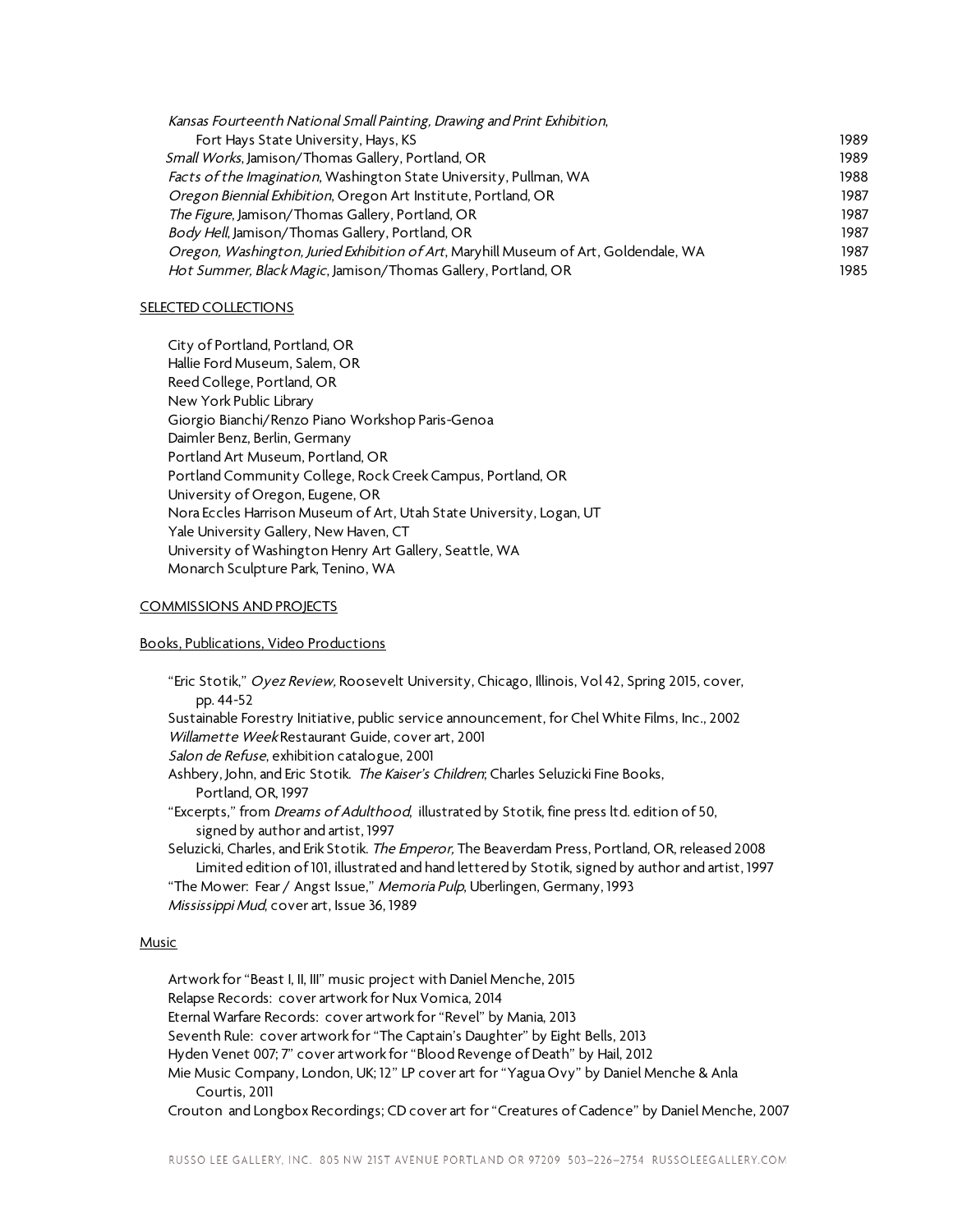Antifrost, Germany; CD cover art for "Skadha" by Daniel Menche, 2004 Road Cone, CD cover art for "I Can Climb a Tree...," Goodheart Allen Powell Trio, 2001 Alluvial Recordings; CD cover art for "October's Larynx," Daniel Menche, 2001 Soleilmoon Recordings; CD cover art for "Crawling Towards the Sun," Daniel Menche, 2000 Up Records; CD cover art for "The Ice in Me," Enemymine, 2000 Larry Yes, CD Cover art for "All Numbers are Mystical," 1999 Holy Mountain Records, 7" cover art for "Grozny/Shango;" Sufi Mind Game, 1998 Sub Pop Records, CD cover art for "Share the Fantasy" by Godhead Silo, 1997 Side Effects, CD artwork for "Screaming Caress," Daniel Menche, 1997 Tesco, 12" cover artwork for "Hymns for Sliced Velocities," Daniel Menche, 1996 Will Records, CD Cover artwork for "Feel the Freest," by Hitting Birth, 1995 Soleil Moon Recordings, CD cover artwork for "Static – Burn," Daniel Menche, 1994 Fermented Music, CD cover artwork for "Hypnagogia," by Hypnagogia, 1994 Warner Brothers Records, CD cover artwork for "Music," 311, 1993 Soleil Moon Recordings, CD cover artwork for "Incineration," Daniel Menche, 1993 Soleil Moon Recordings, CD cover artwork for "Wild n' Free" Anal Solvent, 1992 La Borachita Music, 7" cover artwork for "Piece of Mind" by "Bulimia Banquet," 1991 TK Records, 7" cover art for "Paver," The Hellcows, 1991

#### **BIBLIOGRAPHY**

Cantor, Allyn, Vignettes: "Eric Stotik: Set," Preview, February-March, 2017, p. 59

Hicks, Bob, "ArtsWatch Weekly: Nero's fiddle, Louis Bunce," Oregon Artswatch, January 31, 2017

Cantor, Allyn, Variations: "30 Years/ Mary Josephson: Why I Kept a Light Burning," Preview, November-January 2016-17, p. 72

- Catalogue review for 30 Years; "Exhibition Catalogues of Interest," Preview, November-January 2016-17, p. 79
- "30 Years," Russo Lee Gallery, Portland, OR, 2016, color catalog, pp. 62, 63, 96, 105
- Lake, Eva, "Eric Stotik: Fugue," Preview, The Gallery Guide, November/December/January 2015/2016, p. 66
- Kook-Anderson, Grace, "Eric Stotik: The Horror Surrounds Us," Oregon Arts Watch, November 23, 2015, online in Visual Art
- Frochtzwajg, Jonathan, "First Thursday: James Allen and Eric Stotik," The Oregonian, September 25, 2015, A&E, p. 17
- Tesner, Linda, *Eric Stotik: FUGUE*, exhibition catalogue, 63 pages, Ronna and Eric Hoffman Gallery of Contemporary Art, Lewis & Clark College, Portland, OR 2015
- "Eric Stotik: About the Artist," Oyez Review (Chicago, IL: Roosevelt University) Vol 42, Spring 2015, cover image and pp. 44-52
- Malhotra, Anita, "Interview with Eric Stotik," Artsmania, December 22, 2013
- Hicks, Bob, "Eric Stotik Enters the Long Stretch," Oregon Arts Watch, September 15, 2013, online in Visual Art

Tucker, Nathan, "Sept. First Thursday Gallery Guide," Portland Monthly, September 5, 2013, online

- Klein, Elisa, "First Thursday Harvest Abundant for Fall," Portland Society Page, September 10, 2013, online
- Maldonado, Victor, essay. Trust: PNCA Alumni Exhibition, Pacific Northwest College of Art, Portland, OR, 2012
- Interlopers: Works on Paper, Evoke Contemporary, Santa Fe, NM, exhibition catalogue, 2012, pp. 2, 23
- Row, D.K. "Mark Woolley Presents 'Simply Red (2) at Pioneer Place," The Oregonian, April 12, 2012, online
- Johnson, Barry, "Catching Up with Eric Stotik," Art Notes (Regional Arts & Culture Council) March 2012, pp. 1-2
- Hicks, Bob, "Delve into Diverse Art World," The Oregonian, December 1, 2011, pp. E1-E2 "Pulse," art ltd, November/December 2011, p. 77